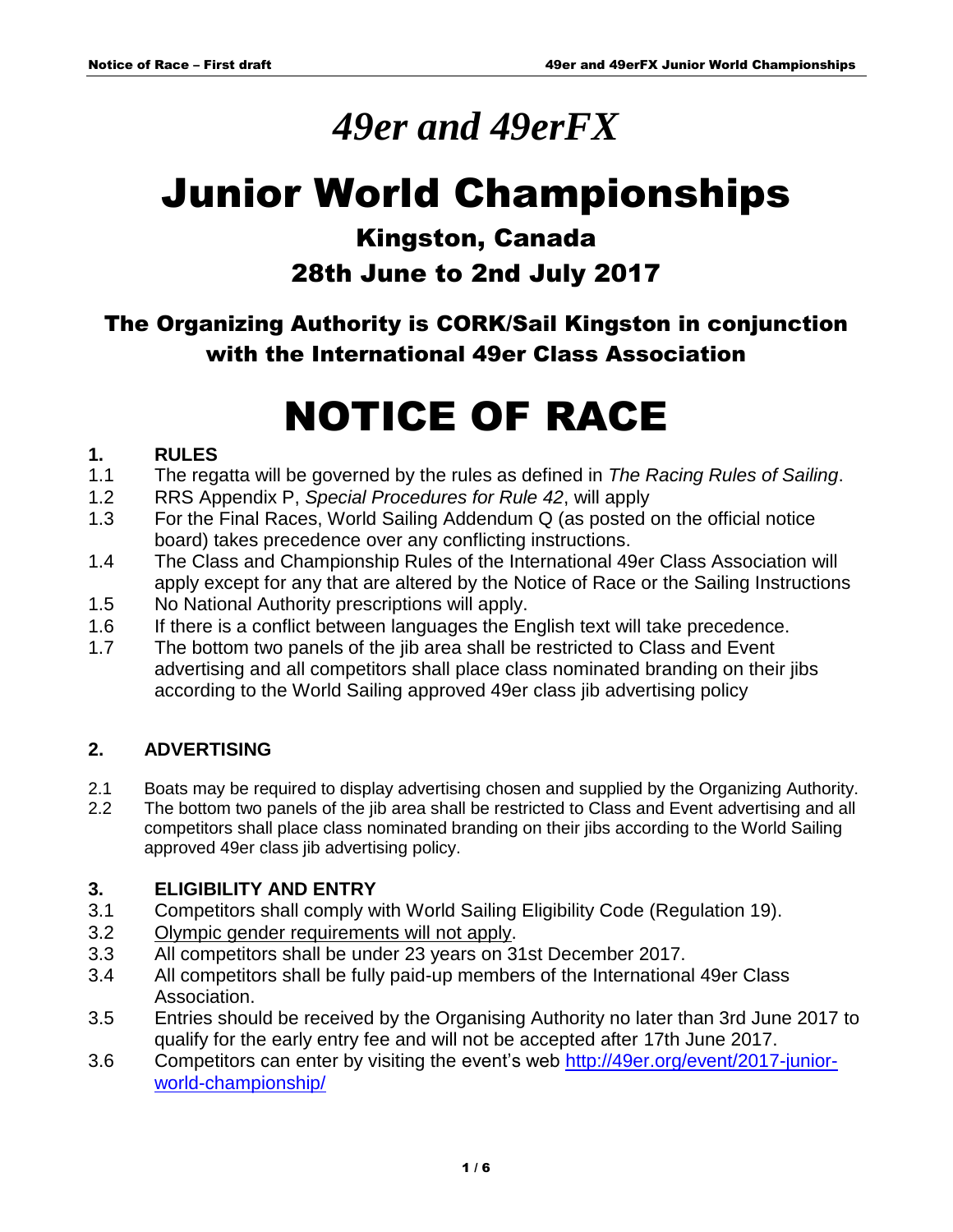#### **4. FEES**

Entry Fee: CAN \$ 349.56 + 13% HST = \$395.00 (until 3rd June 2017), CAN  $$438.05 + 13\%$  HST<sup>\*</sup> = CAN  $$495.00$  (after 3rd June 2017) Includes the International Class Championship Fee.

Coach Fee per person: Can  $$57.52 + 13\%$  HST = CAN  $$65.00$ , no separate fee for support boat registration

\* HST = Harmonized Sales Tax.

#### **5. FORMAT OF RACING**.

- 5.1 The Championships will consist of an Opening Series and a Final Race Series. The Opening Series may be divided into a Qualifying Series and a Fleet Racing Series.
- 5.2 The Final Races format will be detailed in the Sailing Instructions.

#### **6. SCHEDULE OF EVENTS**

- 
- 6.1 The Championship schedule will be as follows;
	- Wednesday 28 June 0900 1800 Registration/Inspection 1800 Opening Ceremony Thursday 29 June 1200 Fleet Races Friday 30 June 1200 Fleet Races Saturday 1 July 1200 Fleet Races Sunday 2 July 1200 Fleet Races and final Races Prize Giving and Closing Ceremony as soon as possible after the Final races
- 6.2 On Sunday 2 July there will be no warning signal after 1600 for those taking part in the Fleet Races and after 1700 for those taking part in the Final Races.
- 6.3 Coaches meeting daily two hours prior scheduled warning.

#### **7. MEASUREMENT**

- 7.1 All boats will be inspected for class rules compliance prior to racing, according to the Schedule of Events. Additional spot measurement checks may be carried out during the Championship.
- 7.2 Only one set of sails and one forestay shall be used throughout the duration of the Championship.
- 7.3 Equipment shall only be replaced with permission of the Race Committee.

#### **8. SAILING INSTRUCTIONS**

The Sailing Instructions will be available at registration.

#### **9. VENUE**

The 2017 49er and 49erFX Junior World Championships will be held at -Portsmouth Olympic Harbour with racing on the waters of Kingston Harbour

The mailing address for the event is: CORK. 53 Yonge Street, Kingston, Ontario. K7M 6G4. Canada

#### **10. THE COURSES**

Courses will be windward/leeward with a gate at the leeward end of the course.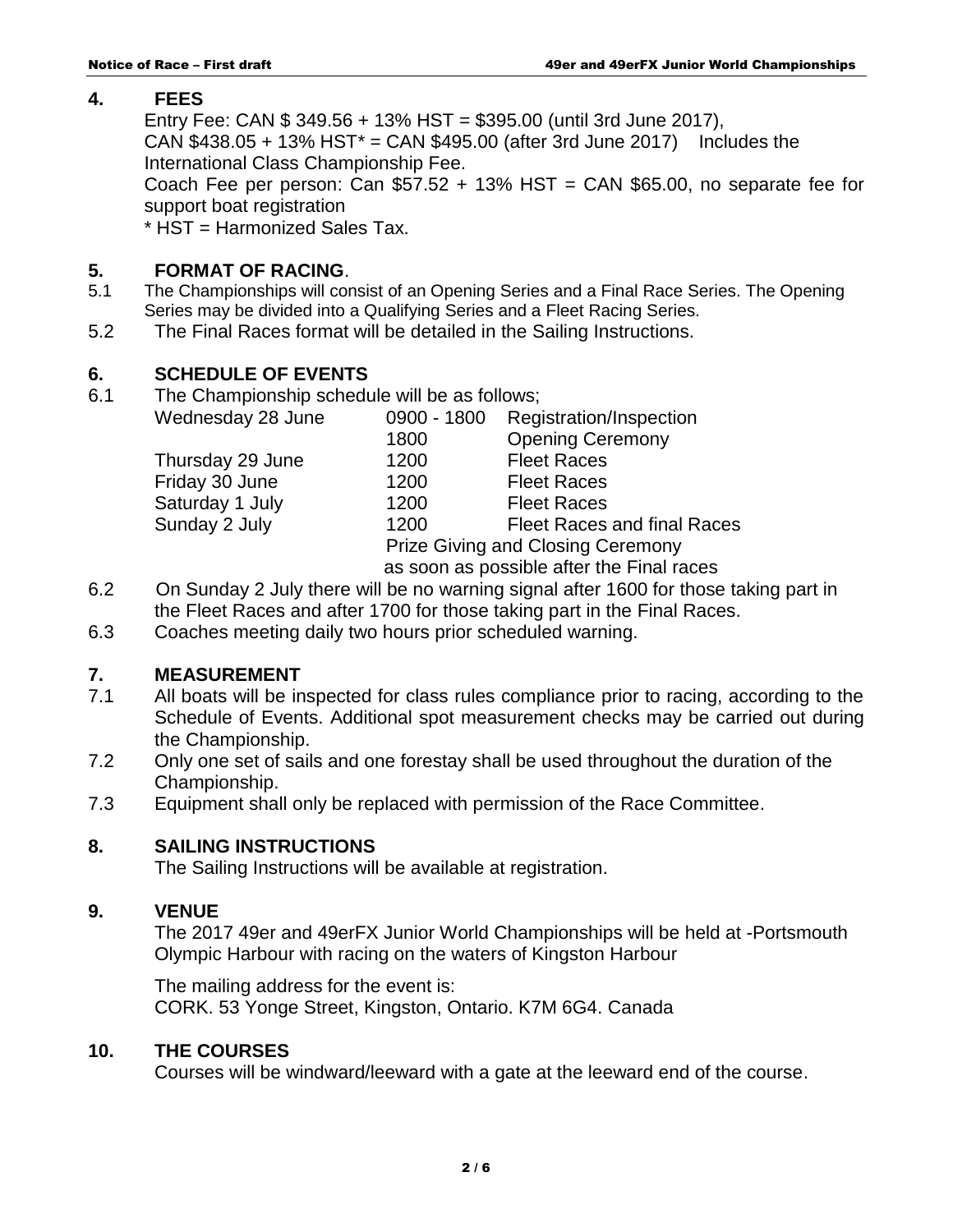#### **11. PENALTY SYSTEM**

RRS 44.1 and RRS P2.1 are changed so that the Two-Turns penalty is replaced by a One-Turn penalty.

#### **12. SCORING**

- 12.1 The Low Points Scoring System of RRS Appendix A will apply to the Opening Series
- 12.2 At least 5 races are required to be completed to constitute the Championship.

#### **13. SUPPORT BOATS**

- 13.1 Support boats shall be registered with the Organising Authority and will be required to comply with local legislation and event support boat regulations. Team leaders/coaches shall register at [http://49er.org/event/2017-junior-world](http://49er.org/event/2017-junior-world-championship/)[championship/](http://49er.org/event/2017-junior-world-championship/) and complete on-site registration at the race office at the venue.
- 13.2 All support boats shall clearly display the 3 letter national code of their WS Member National Authority at all times while afloat. The minimum height for the letters shall be 200mm.
- 13.3 Support boats are required to carry a VHF radio monitoring the race channel and If called upon support boats will be required to act as rescue boats.

#### **14. INTERNATIONAL JURY**

An International Jury will be appointed in accordance with RRS 91(b). Its decisions will be final as provided in RRS 70.5

#### **15. PRIZES**

Prizes for the Junior World Championships will be announced and awarded at the end of the Final Races

- Top three teams overall 49er
- Top three teams overall 49erFX
- Top three teams who meet the Olympic gender requirements 49erFX

#### **16**. **RADIO COMMUNICATION**

Except in an emergency a boat shall neither make nor receive radio transmissions, text messages or cellular phone calls while racing.

#### **17. INSURANCE**

Each participating boat shall have valid third-party liability insurance with a minimum cover of at least CAN \$1,500,000 (or equivalent) per incident.

#### **18. RISK STATEMENT**

RRS 4 of the Racing Rules of Sailing states: "The responsibility for a boat's decision to participate in a race or to continue racing is hers alone."

Sailing is by its nature an unpredictable sport and therefore inherently involves an element of risk. By taking part in the event, each competitor agrees and acknowledges that:

- a) They are aware of the inherent element of risk involved in the sport and accept responsibility for the exposure of themselves, their crew and their boat to such inherent risk whilst taking part in the event;
- b) They are responsible for the safety of themselves, their crew, their boat and their other property whether afloat or ashore;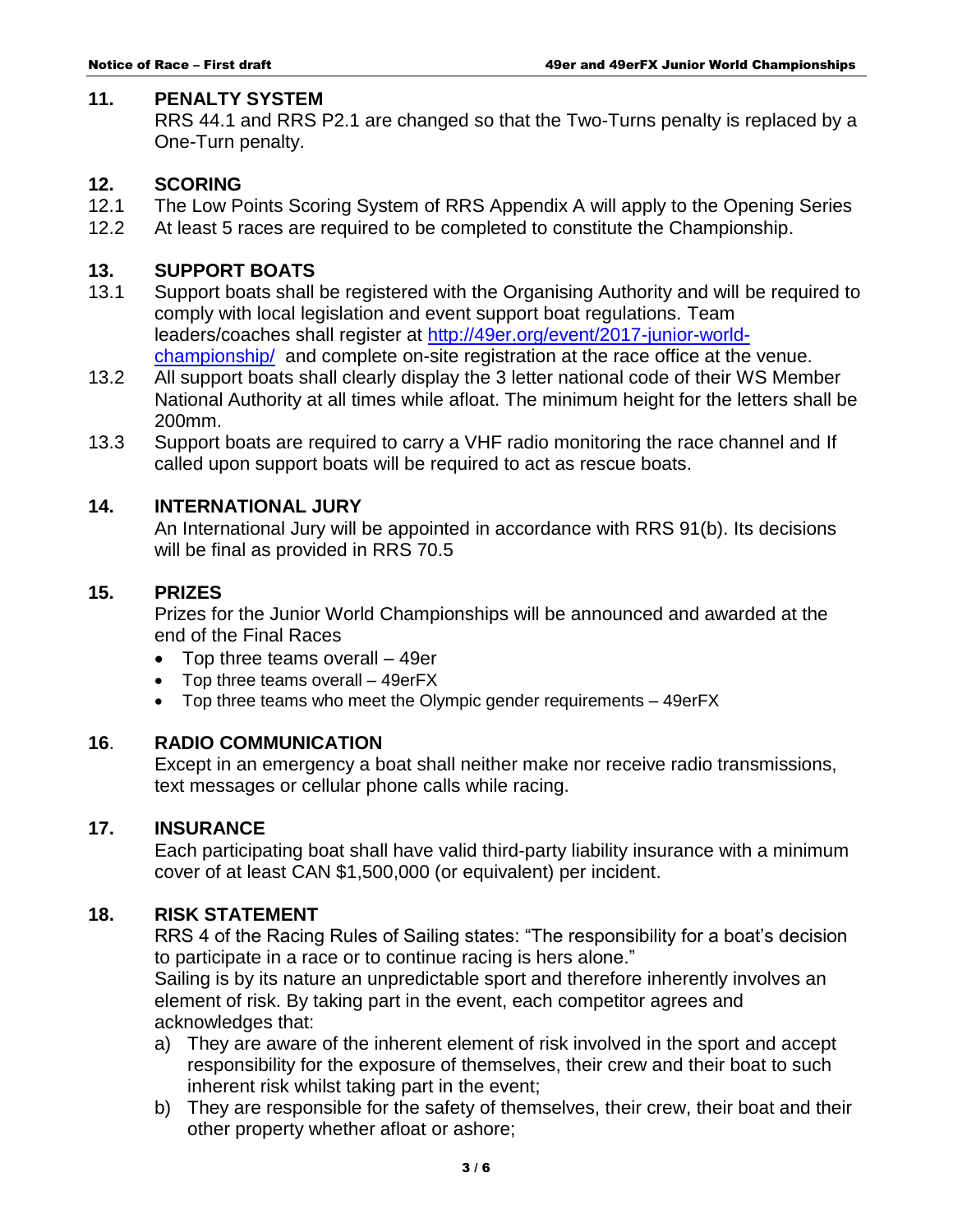- c) They accept responsibility for any injury, damage or loss to the extent caused by their own actions or omission;
- d) Their boat is in good order, equipped to sail in the event and they are fit to participate;
- e) The provision of a race management team, patrol boats and other officials and volunteers by the event organiser does not relieve them of their own responsibilities;
- f) The provision of patrol boat cover is limited to such assistance, particularly in extreme weather conditions, as can be practically provided in the circumstances.
- 18.1 Each competitor under 18 years of age must submit a completed PARENT/GUARDIAN DECLARATION prior to racing. The declaration is attached below and can be found on the website at [http://www.cork.org](http://www.cork.org/) .

#### **19. MEDIA RIGHTS, CAMERAS AND ELECTRONIC EQUIPMENT**

- 19.1 By participating in the Championship competitors automatically grant to the Organising Authority, International 49er Class Association and their sponsors, the right in perpetuity to make, use and show, from time to time at their discretion, any motion pictures and live, taped or filmed television and other reproductions of the athlete during the period of competition without compensation.
- 19.2 Boats may be required to carry cameras, sound equipment or positioning equipment as specified by the Organising Authority.
- 19.3 Competitors may be required for interviews and press conferences at the Championship.

#### **FURTHER INFORMATION**

**Event website:** <http://49er.org/event/2017-junior-world-championship/>

**For information contact the CORK office. [sail@cork.org](mailto:sail@cork.org)**

**Event Co-Chairs: Tim Irwin & Marianne Davis**

**Race Officer: Ross Cameron**

**Jury Chair: Warren Nethercote Grant Baldwin**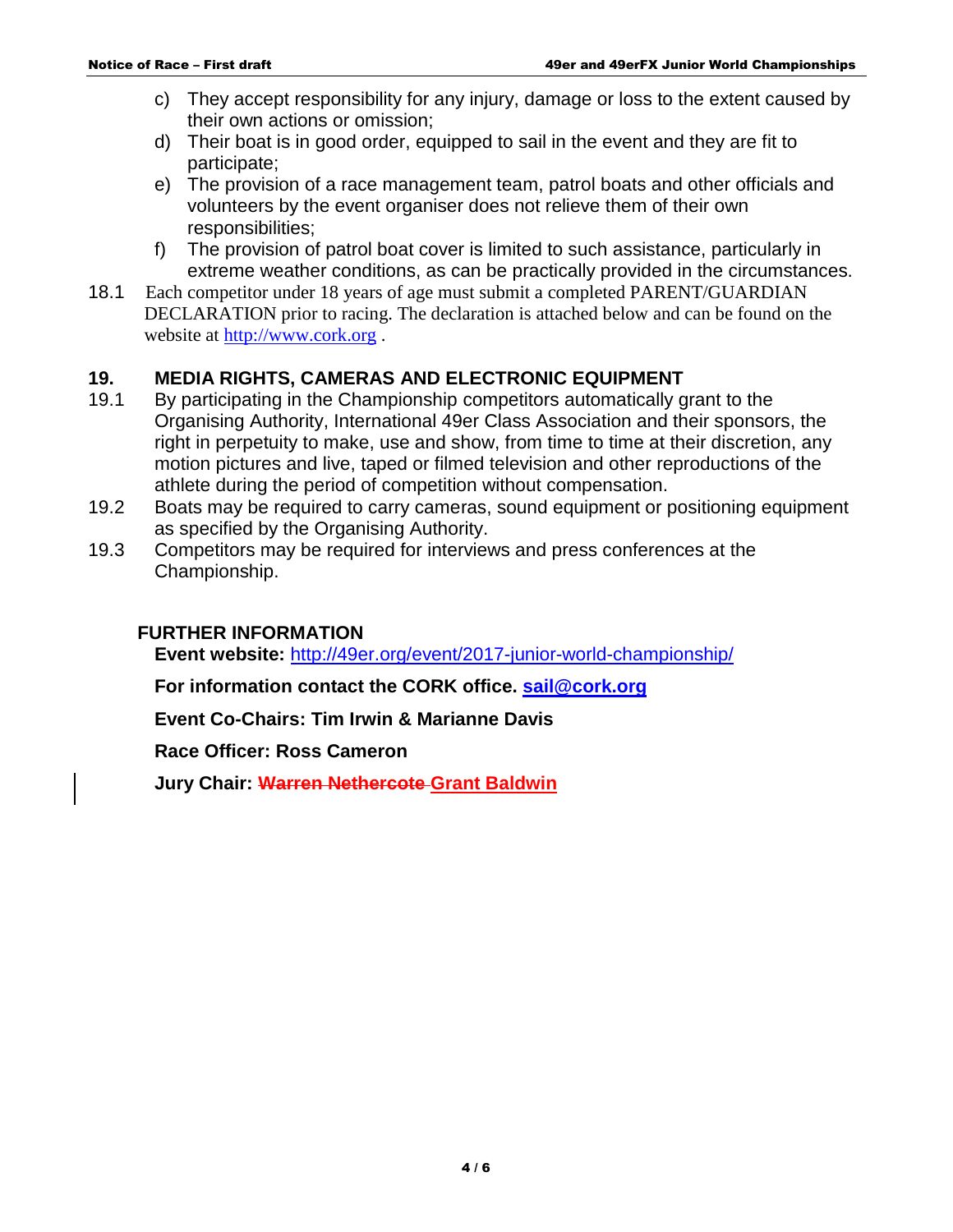#### **ATTACHMENT A - RACING AREA**